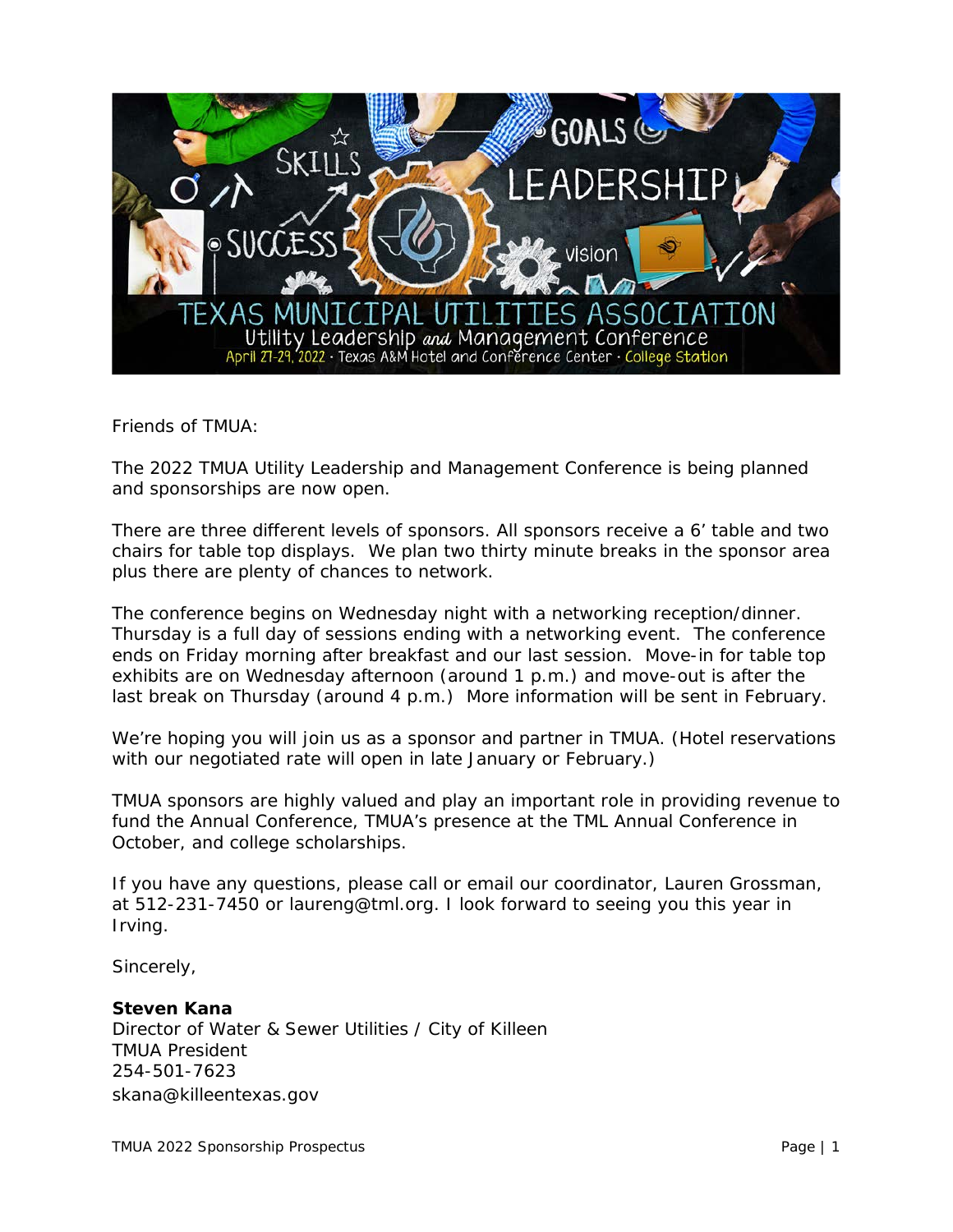## **Conference Sponsors \$2500, 2 available SOLD OUT!**

The Conference Sponsors will be promoted as our top sponsors for the conference.

The Conference Sponsorships include the following:

- Two (2) complimentary conference registrations
- Acknowledgement on the cover of the 2022 Conference program with your logo and identified as "Conference sponsored by <your logo>, distributed to all conference attendees
- A listing and link on the TMUA website under the Annual Conference.
- A listing in the 2022 Conference program, distributed to all conference attendees and the sponsor sign with all sponsors' logos.
- Placement of three (3) printed promotional pieces or items in the official 2022 Conference registration packet given to all attendees. Sponsoring organization shall provide sufficient copies of the promotional piece, estimated to be 70. **Promotional materials for conference packet must be received by TMUA Coordinator no later than Thursday, Thursday, April 21, 2022.**
- Exhibitors tables to include **two** 6-foot, draped tables and two chairs for the purpose of displaying product. Please note: The complimentary registrations are for the people also working the tabletop exhibit. Additional employees will need to register for the full conference.
- Five (5) minute presentation during the conference.
- Small ad (approximately  $2<sup>r</sup> \times 2<sup>r</sup>$ ) on conference program placement will be determined to layout and where the ad fits best.
- A copy of the 2022 Conference attendees list.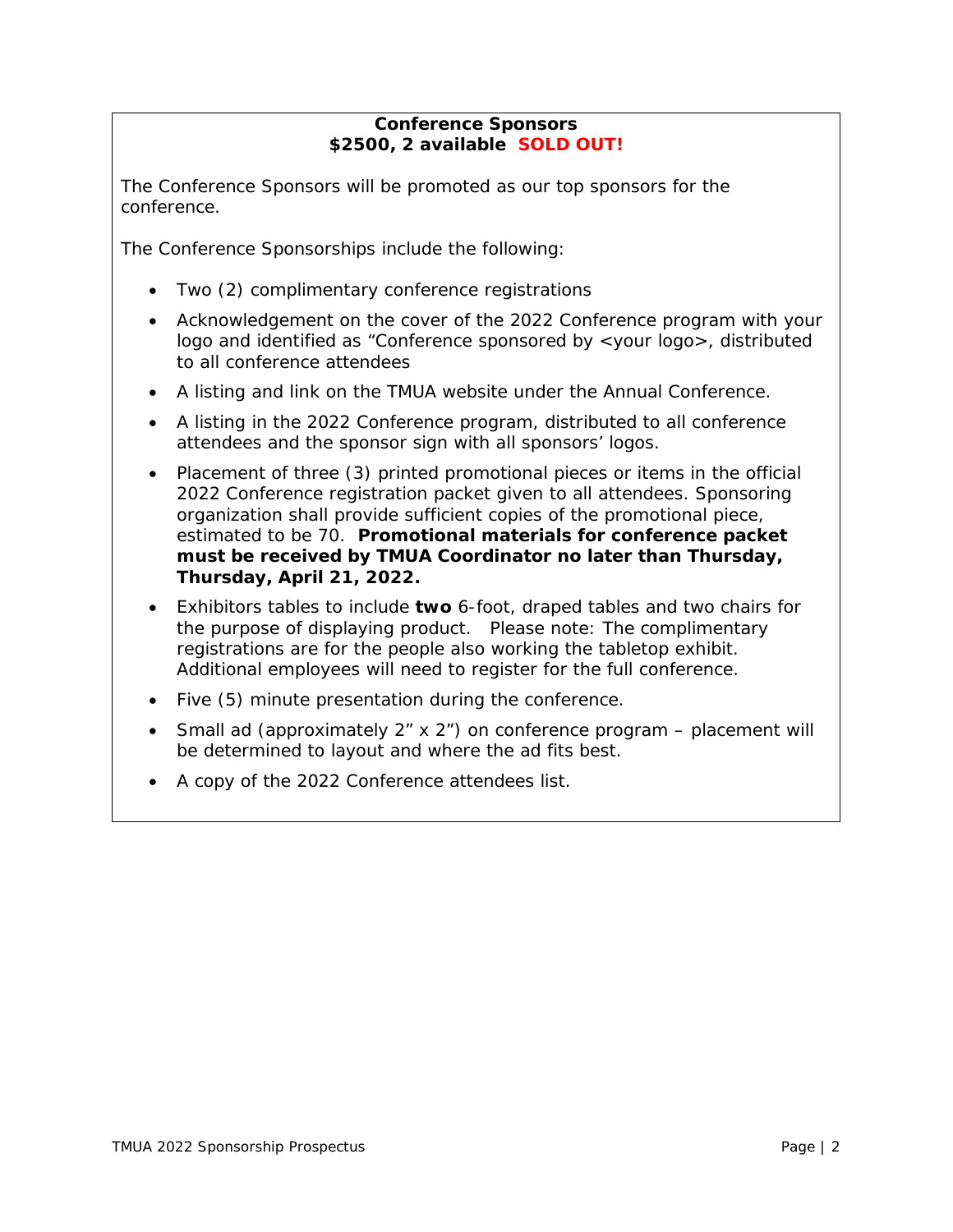## **Platinum Level Sponsorships \$1,500 each, 8 available**

There are eight platinum level sponsorships assigned on a first-come, first-choice bases. **Note**: If you choose to sponsor a session, TCEQ rules do not allow us to put your company name by the session and still have the session count towards CEU's. The eight sponsorships are:

- 1. Wednesday Welcome Reception **SOLD**
- 2. Thursday Breakfast
- 3. Thursday Lunch **SOLD**
- 4. Thursday Keynote Speaker
- 5. Thursday Lunch Speaker book giveaway everyone will receive the speaker's book in the conference bag **SOLD**
- 6. Thursday Night Dinner **SOLD**
- 7. Thursday Night Social Event **SOLD**
- 8. Friday Breakfast
- Two (2) complimentary conference registration
- A listing and link on the TMUA website under the Annual Conference.
- A listing in the 2022 Conference program, distributed to all conference attendees and the sponsor sign with all sponsors' logos.
- Placement of two (2) printed promotional pieces or items in the official 2022 Conference registration packet given to all attendees. Sponsoring organization shall provide sufficient copies of the promotional piece, estimated to be 70. **Promotional materials for conference packet must be received by TMUA Coordinator no later than Thursday, April 21, 2022.**
- Exhibitors' table to include one 6-foot, draped table and two chairs for the purpose of displaying product. Please note: The complimentary registrations are for the people also working the tabletop exhibit. Additional employees will need to register for the full conference.
- Five-minute presentation at your event (reception sponsor will be allocated speaking time on Thursday).
- A copy of the 2022 Conference attendees list.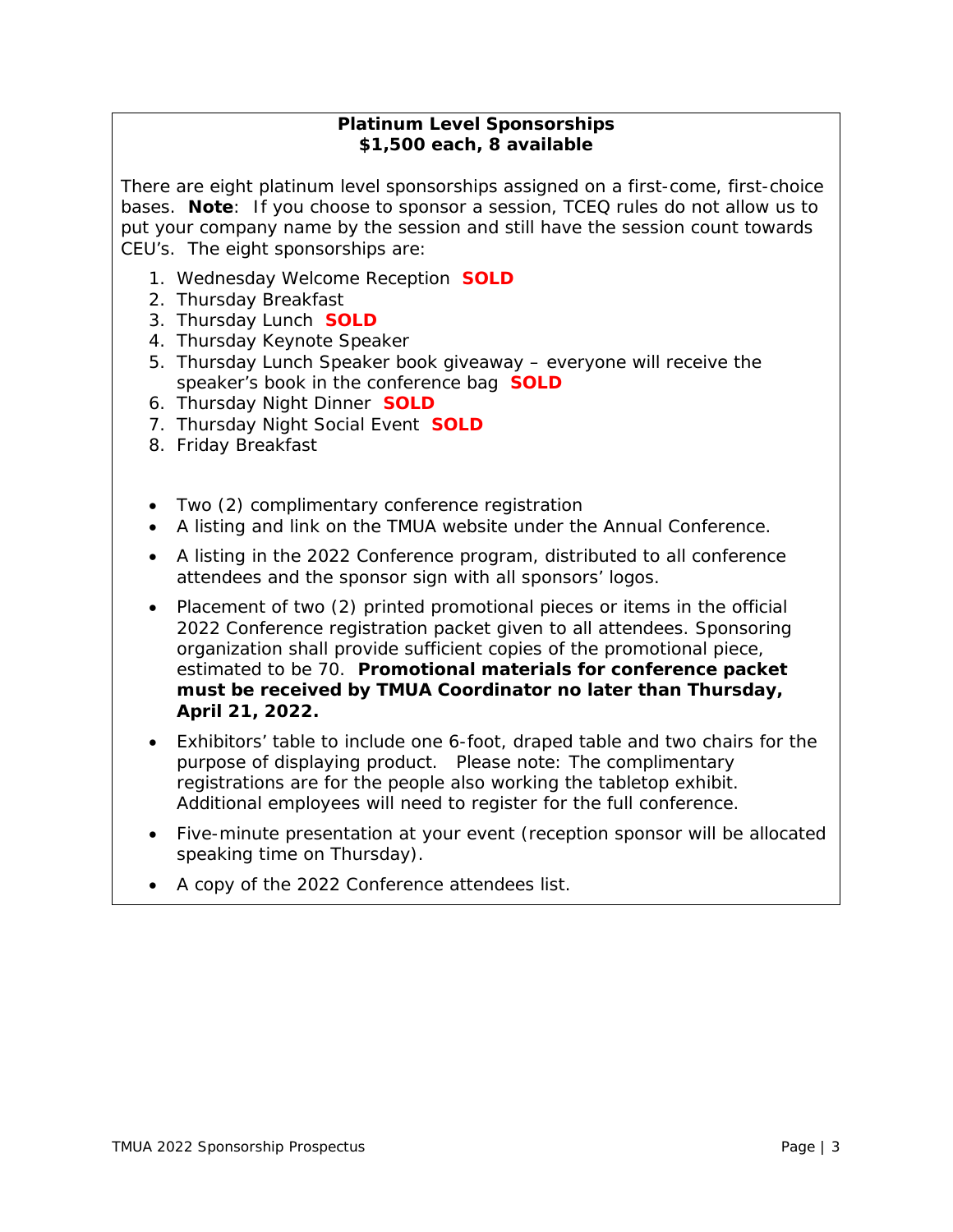## **Gold Level Sponsorships \$1000 each, 7 available**

There are seven gold level sponsorships assigned on a first-come, first-choice bases. The sponsorships are:

- 1. Wednesday Reception Drinks two complimentary drink tickets per person **SOLD**
- 2. Thursday Morning Break **SOLD**
- 3. Thursday Afternoon Break **SOLD**
- 4. Thursday Dinner Drink Tickets two complimentary drink tickets per person **SOLD**
- 5. General Sponsor **SOLD**
- 6. General Sponsor **SOLD**
- 7. General Sponsor
- 8. General Sponsor **SOLD**

The gold sponsorships includes the following:

- One (1) complimentary conference registration.
- Acknowledgement from the podium before or after sponsored event
- A listing in the 2022 Conference program, distributed to all conference attendees and the sponsor sign with all sponsors' logos.
- A listing and link on the TMUA website under the Annual Conference.
- Placement of one (1) printed promotional piece or item in the official 2022 Conference registration packet given to all attendees. Sponsoring organization shall provide sufficient copies of the promotional piece, estimated to be 70. **Promotional materials for conference packet must be received by TMUA Coordinator no later than Thursday, April 21, 2022.**
- Exhibitors' tables to include one 6-foot, draped table and two chairs for the purpose of displaying product. Please note: The complimentary registration is for the person also working the tabletop exhibit. Additional employees will need to register for the full conference.
- A copy of the 2022 Conference attendees list.